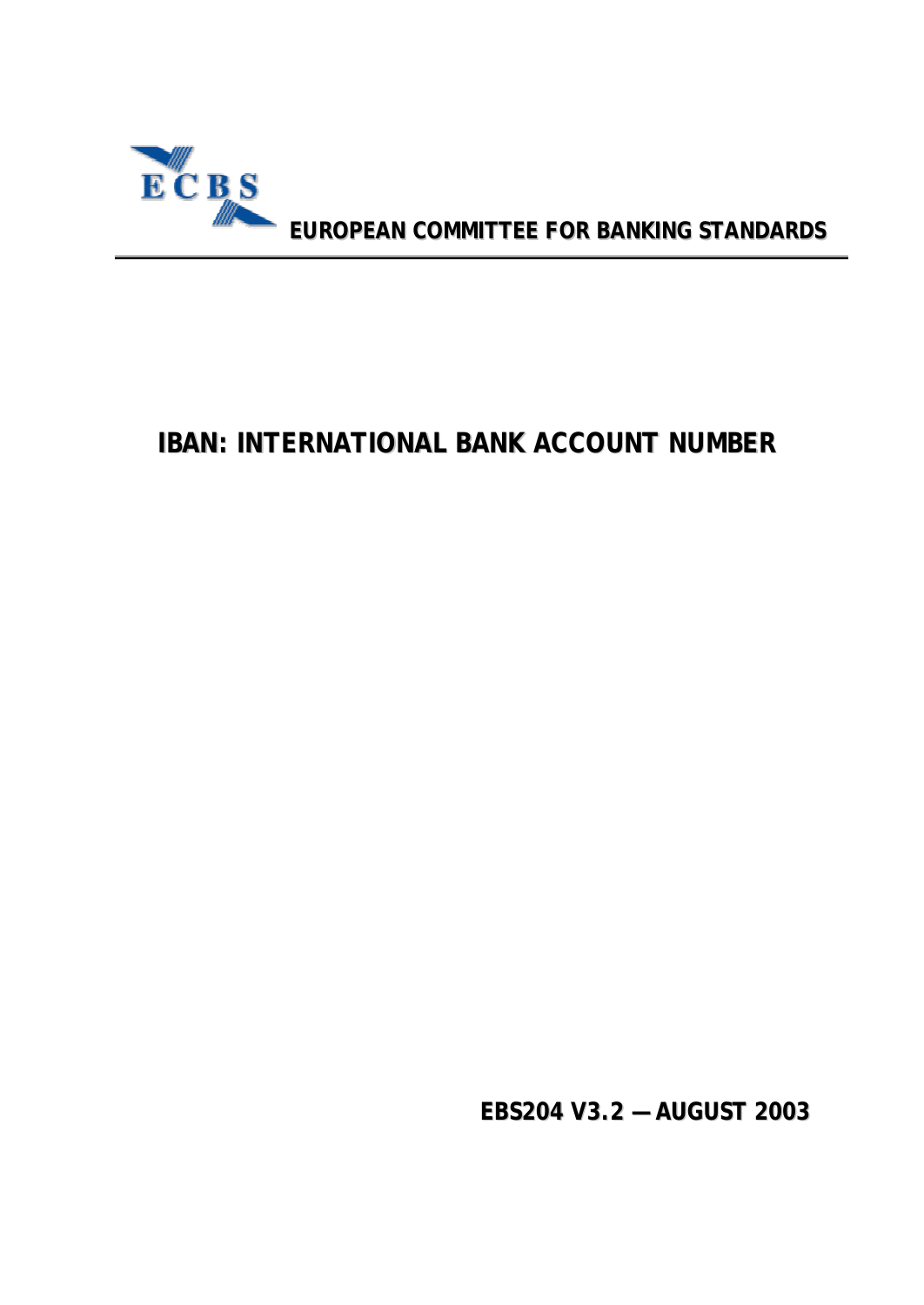#### Document history

| FBS204 Version 1   | November 1996                                                       |
|--------------------|---------------------------------------------------------------------|
| FBS204 Version 2   | <b>July 2000</b>                                                    |
| FBS204 Version 3   | February 2001                                                       |
| FBS204 Version 3.1 | August 2002 (Changed made in Informative<br>Annex)                  |
| FBS204 Version 3.2 | August 2003 (Updated references to ISO<br>1361:2003 minor revision) |

 European Committee for Banking Standards. August 2003. Avenue de Tervueren, 12, 1040, Brussels.

Not to be copied without attribution, and subject to the restriction under the confidentiality clause below.

Comments or enquiries on the document may be addressed to the Secretary General at the above address.

*This European Banking Standard is Public, and may be copied or otherwise distributed provided the text is not used directly as a source of profit.*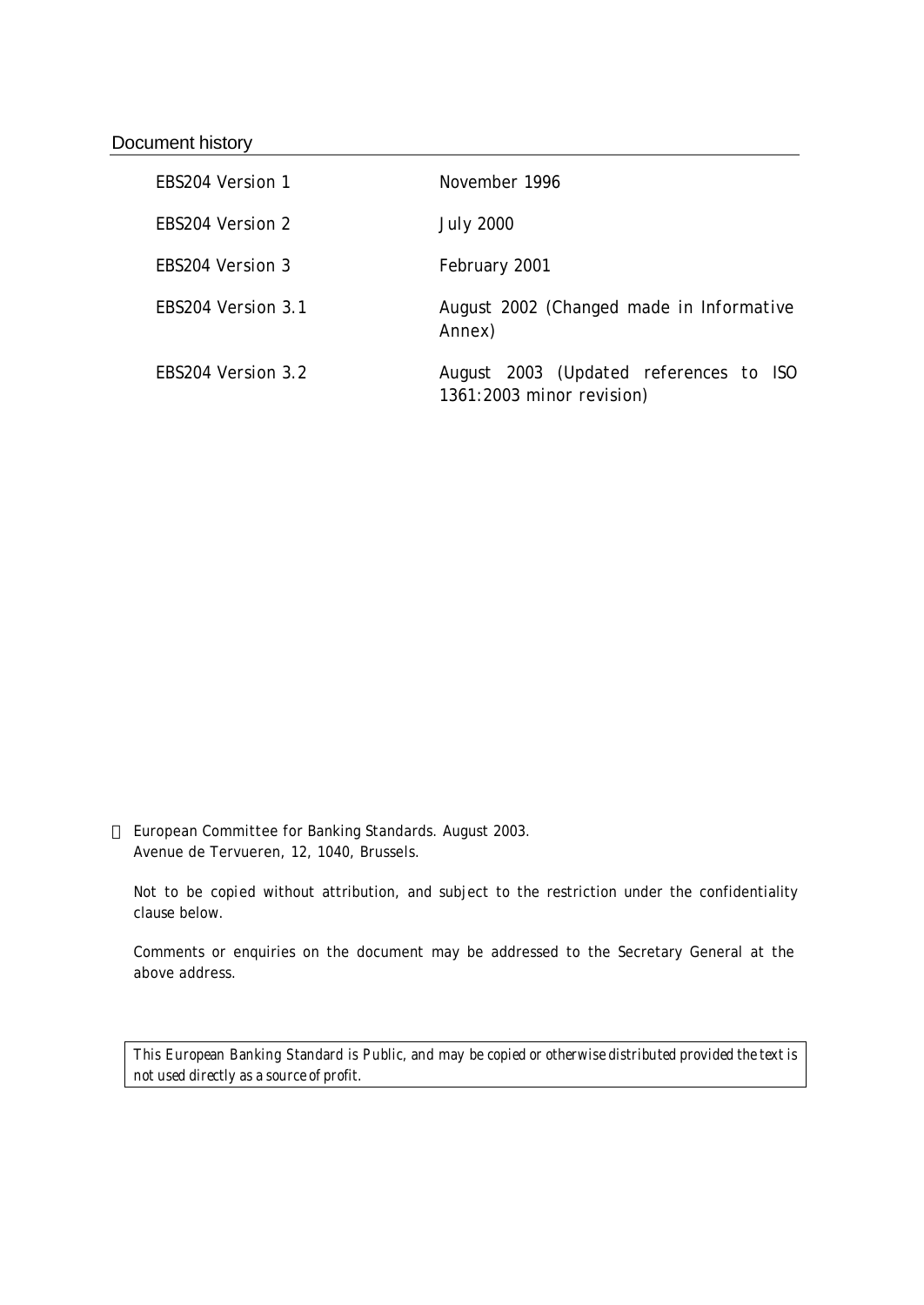# **TABLE OF CONTENTS**

| 1              |                                                    |  |
|----------------|----------------------------------------------------|--|
| $\overline{2}$ |                                                    |  |
| 3              |                                                    |  |
| 4              |                                                    |  |
|                | 4.1                                                |  |
|                | 4.2                                                |  |
|                | 4.3                                                |  |
|                | International Bank Account Number (IBAN)  6<br>4.4 |  |
|                | 4.5                                                |  |
| 5              |                                                    |  |
|                | 5.1                                                |  |
|                | 5.2                                                |  |
|                | 5.3                                                |  |
| 6              | CALCULATION AND VALIDATION OF THE CHECK DIGITS  8  |  |
|                | 6.1                                                |  |
|                | Method of calculating the check digits  8<br>6.2   |  |
|                | 6.3                                                |  |
| 7              |                                                    |  |
|                |                                                    |  |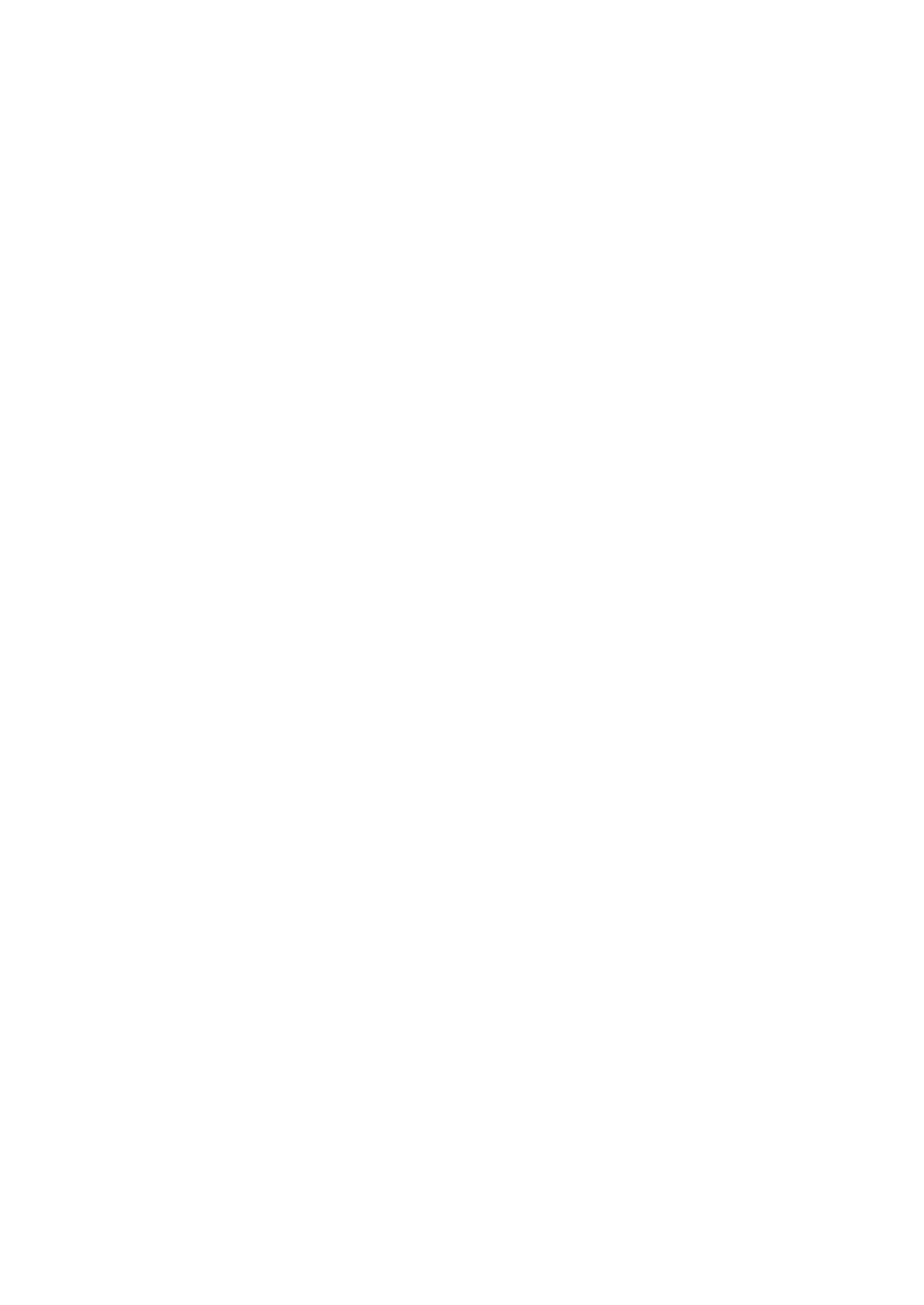### **FOREWORD**

l

#### **THE INTERNATIONAL BANK ACCOUNT NUMBER (IBAN)**

The IBAN concept was developed by ECBS and by the International Organization for Standardization (ISO) and is an internationally agreed standard ISO 13616: 2003.

It was created as a viable and practical international bank identifier, used internationally to uniquely identify the account of a customer at a financial institution, to assist error-free cross-border payments, and to improve the potential for straight through processing<sup>1</sup> (STP), with a minimum amount of change within domestic schemes.

It was not specifically designed to facilitate the cross-border routing of messages within a network.

#### **DESIGN BACKGROUND**

The IBAN was designed within the background of growing pressure to improve the efficiency of cross-border payments in regard to cost, speed and quality. Such improvements require, among other things, easier validation of foreign account numbers. The IBAN design provides a standard method to enable the cross-border account number formats to be recognised and validated.

In effect, the IBAN is additional information put on the front of the national account number format<sup>2</sup> of each country.

Validation is performed by check digits and a single, simple, algorithm. The algorithm covers the whole IBAN, and ensures, for example, that individual digits are not transposed.

Recognition is in two parts. The IBAN commences with the ISO 3166 twoletter country code. It is therefore easy to recognise the country in which the account is held. Within the national account identifier part of the IBAN, it is an implicit requirement of the ISO standard that the bank be unambiguously identified.

<sup>&</sup>lt;sup>1</sup> STP means processing a cross-border retail payment from debiting the ordering customer to crediting the beneficiary customer automatically, i.e. without specific human attention or manual intervention.

<sup>2</sup> A single international format for the whole account number was an idea rapidly discarded as infeasible and impractical.

ECBS·AVENUE DE TERVUEREN 12·1040 BRUSSELS ·Tel (32 2) 733 35 33·Fax (32 2) 736 49 88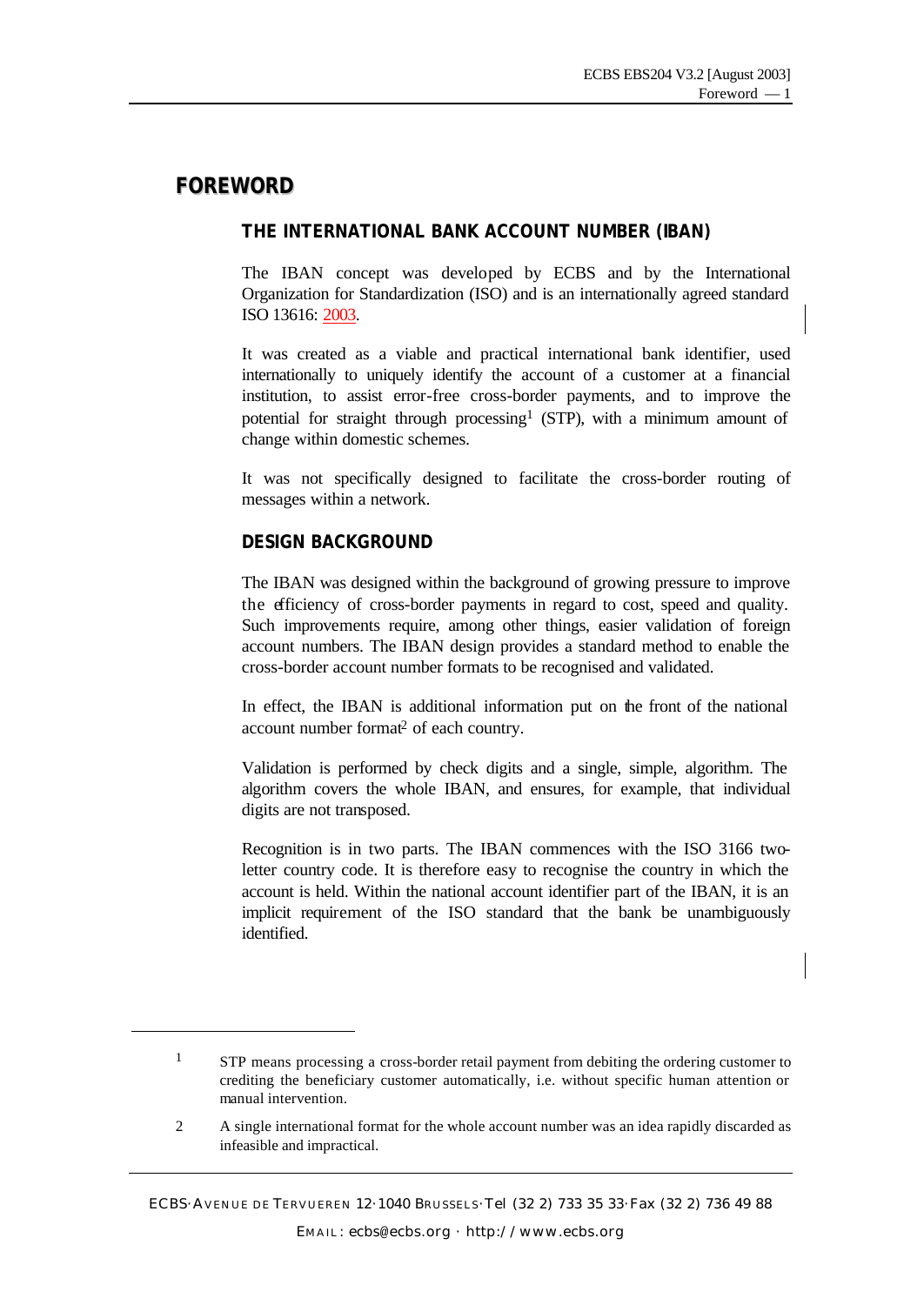#### **STRATEGIC REASON(S)**

Customers, particularly private individuals and Small/Medium Sized Enterprises (SMEs), are puzzled when receiving invoices from abroad. They are not familiar with the different structures of bank/branch and account identifiers in different countries. As a result the information they give on payment orders is, in many cases, an incomplete or incorrect set of the data elements required for crossborder STP. The subsequent correction is a major contributor to the significant difference between the cost of cross-border payments and domestic payments, and also leads to delays.

In contrast, the specification of bank and account identifiers on domestic payment orders is close to 100% correct. Each individual country is effectively a controlled environment where all of the parties involved in the payment process know and follow the national standards and operational rules, as a result the appropriate data elements are communicated.

The IBAN standard was created to solve the cross-border problem. When implemented and used widely, IBAN will greatly enable the end-to-end STP of cross-border transfers.

#### **POTENTIAL**

The IBAN is, first and foremost, an account identifier.

Its adoption is being driven within Europe, as it is supportive towards monetary union and the preparation of a "Euro-domestic" payment system. The IBAN contains all information needed to route a payment order through any national clearing system (i.e., national bank code  $-$  also called clearing or sorting code  $$ and the account number iself). Thus the IBAN could, given clearing system changes, be used to feed inbound foreign payments to the national clearing system without any preceding table conversion – as is done today when the beneficiary's bank is identified by the BIC3.

However, at the present time, there is only a very scant awareness of the ISO standard worldwide. It will take considerable effort, and an essentially long elapsed time4, before IBANs are used in a majority of worldwide cross-border transactions.

It is therefore somewhat too early to consider IBAN as a cross-border routing tool in the short-to medium term. But it is fruitful to think about the implications of adopting the IBAN as a routing tool eventually, in order to create a long-term

l

<sup>3</sup> The BIC (Bank Identifier Code), also known as the SWIFT code, identifies a bank, e.g., BANKBEBB, and is defined in ISO standard 9362.

<sup>4</sup> A conservative estimate is between 5 and 10 years.

ECBS·AVENUE DE TERVUEREN 12·1040 BRUSSELS ·Tel (32 2) 733 35 33·Fax (32 2) 736 49 88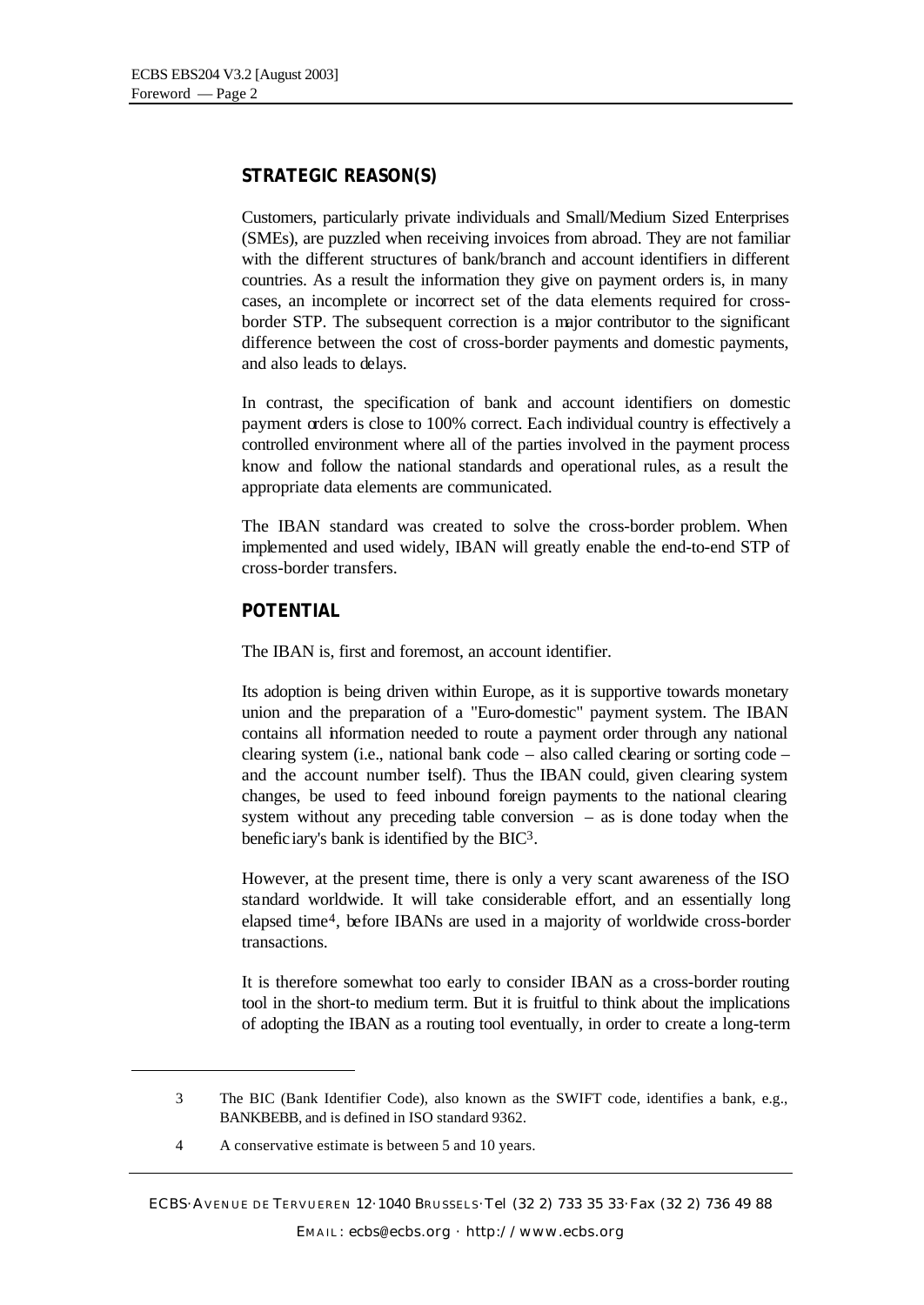strategic plan.

#### **CROSS-BORDER ROUTING**

Banks want to avoid intermediaries in order to reduce the time taken in processing commercial payments to a minimum. Consequently they wish to address payment messages directly to the beneficiary's bank or, in the case of mass payments, to a preferred correspondent bank in the country of the beneficiary's bank.

The BIC code of the beneficiary's bank will be required alongside the IBAN because the IBAN cannot be used as a routing tool until:

- there is a wide-spread adoption of IBANs across the world;
- IBANs are validated on input of payment orders/credit transfers for processing;
- the routing mechanisms are generally able to recognise and interpret IBANs from all over the world.

The routing mechanisms will need to be able to interpret all IBANs to optimise network routing. As a first, simple, stage they will need to recognise the country code. At the second, more sophisticated, stage they will need to recognise the bank identification within that country by understanding the various national formats5.

The routing mechanism operating outside the destination country initially only needs to recognise the destination country from the IBAN, in order to pass the transaction cross-border. The ordering bank then has the choice of sending the payment to their contractual partner in that country (mass payments), or sending the payment direct to the beneficiary's bank on establishing its identity within the destination country (direct routing). Only the routing mechanism operating inside the destination country needs to know the full construction of its own country's BBAN. It also needs access to the authoritative and up-to-date version of its own country's 'sort code directory' or equivalent.

- in a fixed position in the BBAN (Basic, or national, Bank Account Number
- has a fixed length

l

is unique by bank.

For example, the UK and Netherlands have already prefaced their national account number format with the first four letters of the BIC in order to give the clarity required by the standard.

<sup>5</sup> Some national account number format(s) may need adaptation in order to achieve clear and easy recognition of the account-holding bank. As defined in this standard this means for each country, that the bank identification is:

ECBS·AVENUE DE TERVUEREN 12·1040 BRUSSELS ·Tel (32 2) 733 35 33·Fax (32 2) 736 49 88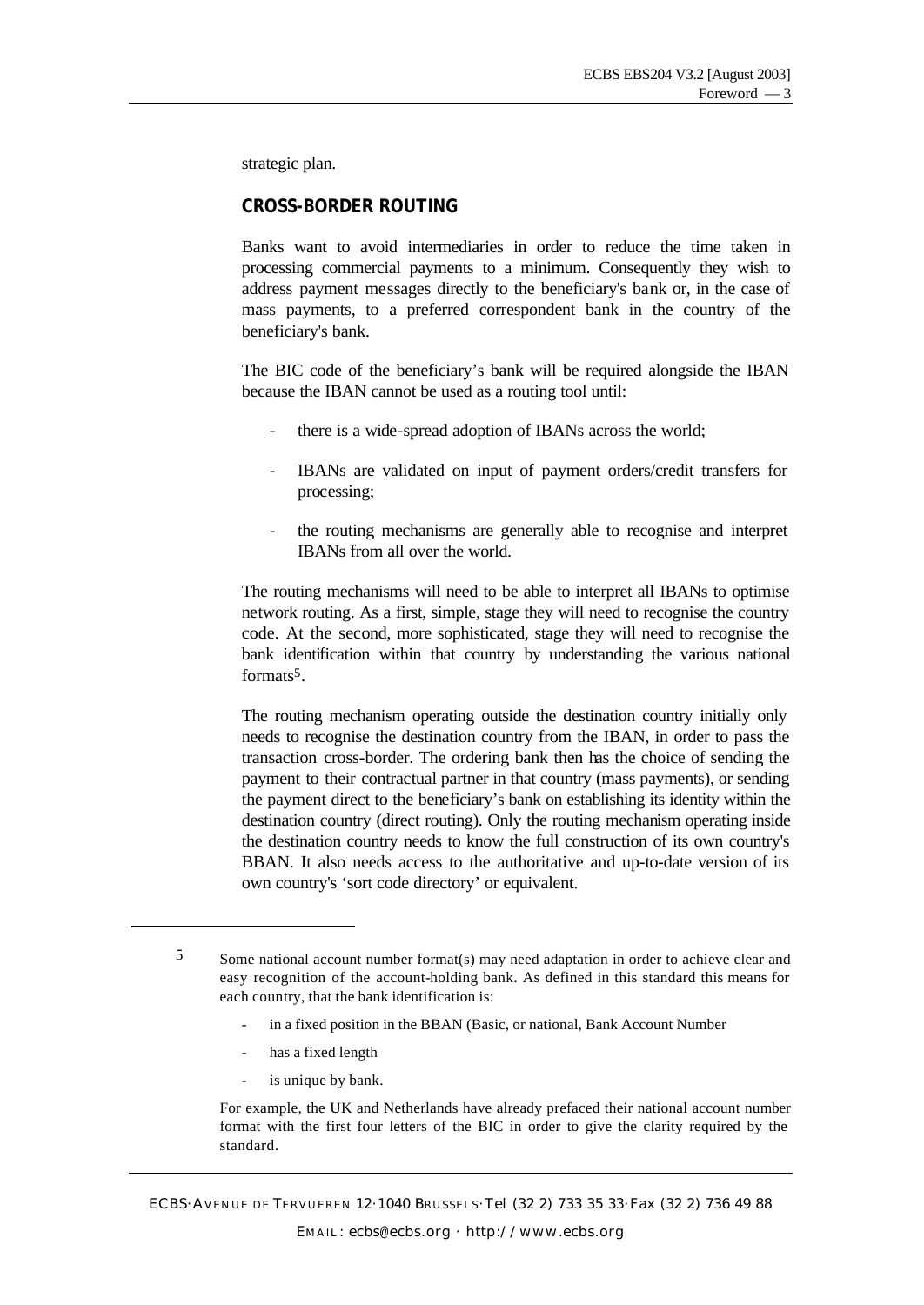Until IBAN can be used with confidence as a routing tool, it is essential to rely on the BIC of the beneficiary's bank as, for example, in S.W.I.F.T. FIN messages. Therefore we have to accept a period while such BIC codes will run alongside IBANs, and the inherent redundancy of the two overlapping concepts, while IBAN adoption spreads across the world. For example, the International Payment Instruction (IPI) described in ECBS document EBS206 supports the combination of IBAN and BIC. We also have to accept that at some, probably relatively distant, future point the banking community will have to convince and request S.W.I.F.T. to make the BIC an optional field overriding the IBAN rather than a mandatory field regardless of whether the account number is an IBAN or not. (BICs may continue to be required by specific applications, even if S.W.I.F.T. does not.)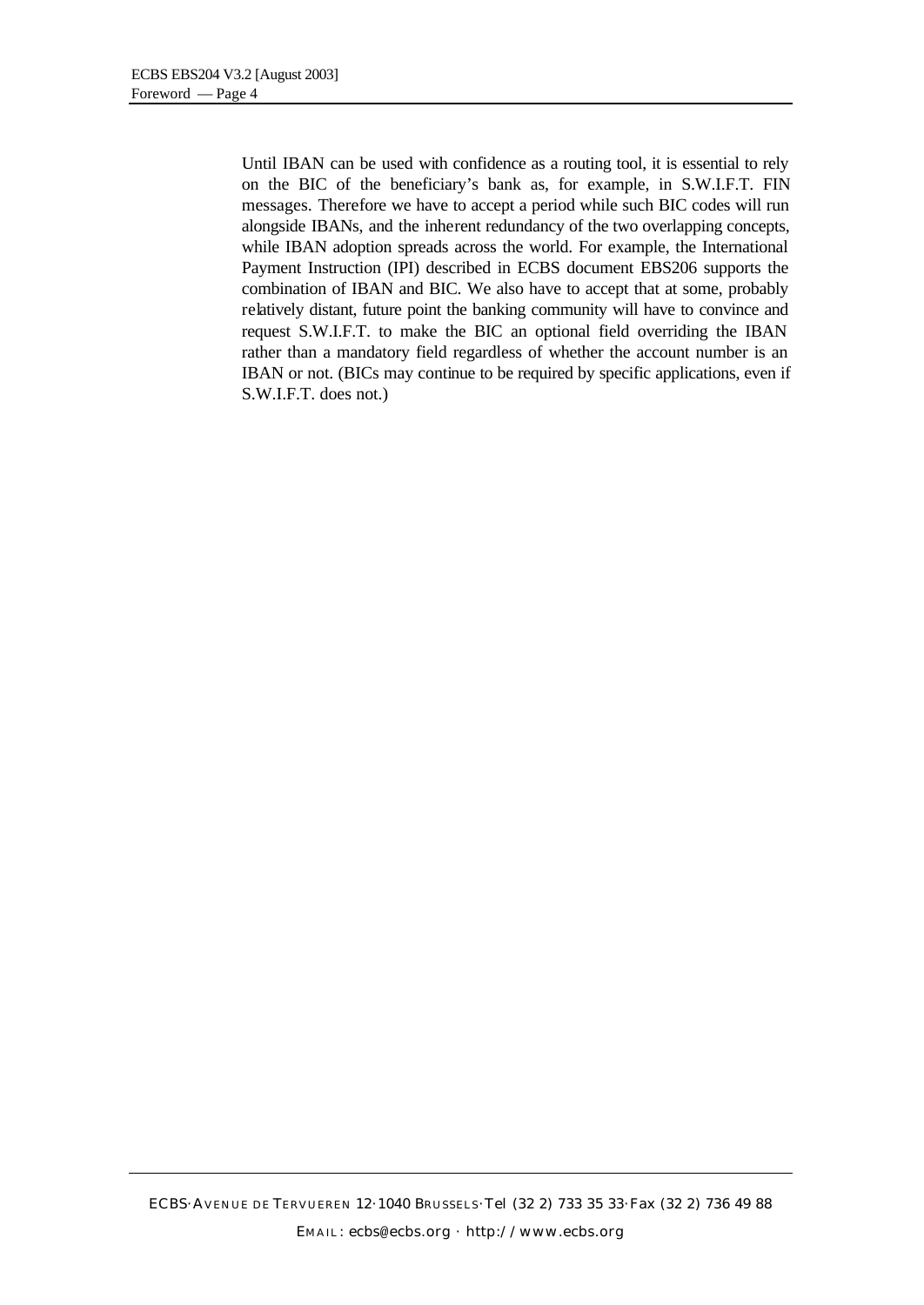# **1 INTRODUCTION**

This European Standard provides an international standard account identifier, the IBAN (International Bank Account Number) for identifying an account held by a financial institution, in order to facilitate automated processing of (cross-border) transactions through:

- automatic processing of foreign bank account identifications;
- uniform validation of foreign bank account identifications;
- easy routing of transactions.

The IBAN can be implemented without modification to domestic account numbers or account number formats. It achieves this by creating a standard prefix after which the domestic account number can sit unchanged.

## **2 SCOPE**

2.1 This standard conforms in all respect with the IBAN specifications from ISO 13616 to which supplementary ECBS specifications are added. These supplementary specifications are:

- alpha characters are in upper case;
- the IBAN is fixed in length, for each country code prefix;
- the bank identifier, as contained in the IBAN, is fixed in length and fixed in position, for each country code prefix;
- a standard format is specified for the paper representation of IBAN.

2.2 The Standard describes methods of composing and validating IBANs in both electronic and paper format.

2.3 Clause 7 incorporates some general operational rules, which are an inherent part of this ECBS Standard, to be applied in all cases of conformance with the standard.

# **3 NORMATIVE REFERENCES**

| ISO 3166:  | Codes for the representation of countries                                  |
|------------|----------------------------------------------------------------------------|
| ISO 7064:  | Data processing - Check character systems                                  |
| ISO 13616: | Banking and related services - International Bank Account<br>Number (IBAN) |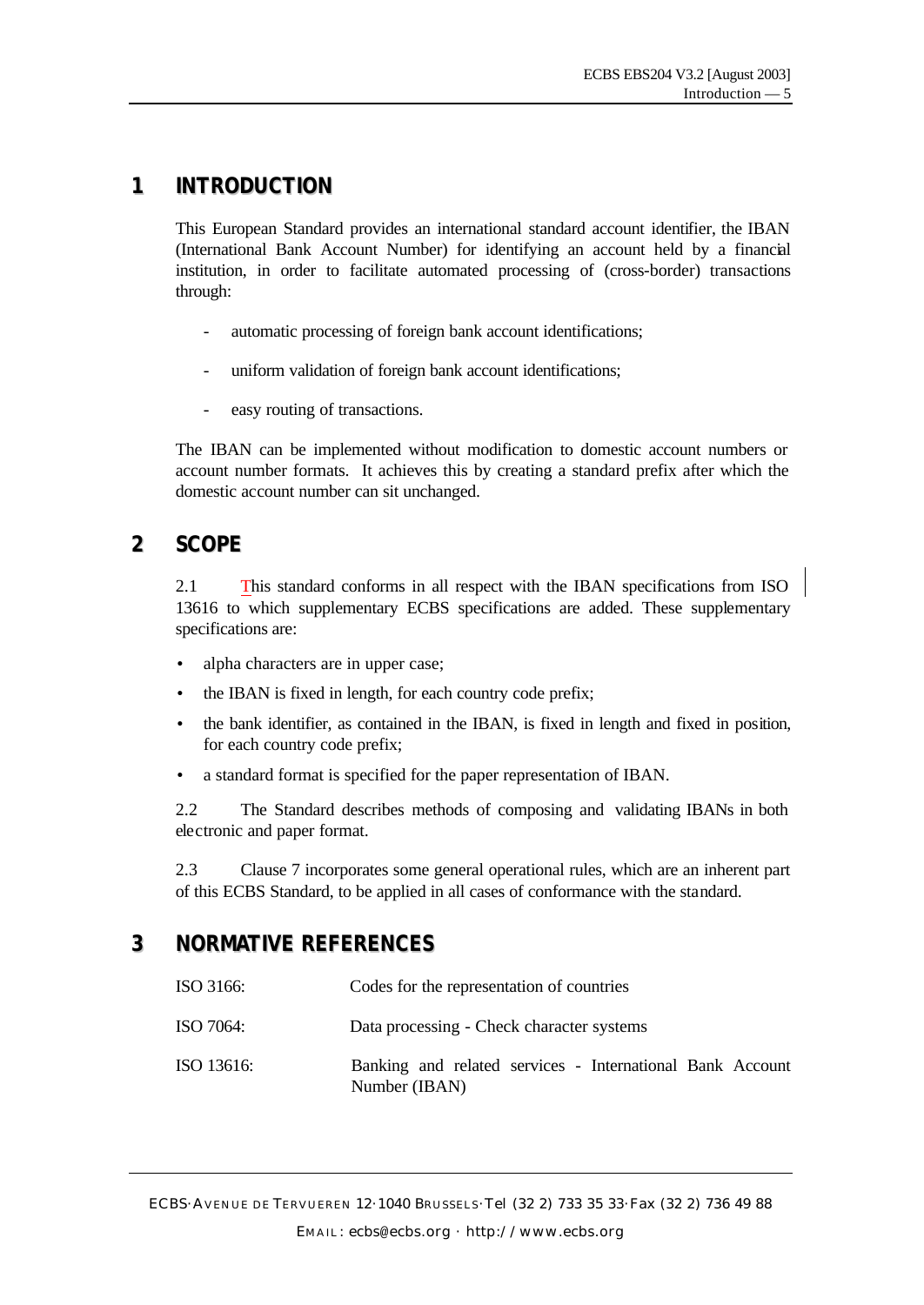# **4 DEFINITIONS**

#### **4.1 BASIC BANK ACCOUNT NUMBER (BBAN)**

The BBAN (Account Number) is the identifier used by financial institutions in individual countries as part of a National Account Numbering Scheme(s) which uniquely identifies an account of a customer at a financial institution.

#### **4.2 CAPTURE OF IBAN**

The process of converting an IBAN from paper to electronic format.

#### **4.3 GENERATION OF IBAN**

The one time process of creating an IBAN for an account.

#### **4.4 INTERNATIONAL BANK ACCOUNT NUMBER (IBAN)**

An expanded version of the Basic Bank Account Number (BBAN) used internationally to uniquely identify the account of a customer at a financial institution.

#### **4.5 TRANSFER OF IBAN**

Transport of the IBAN in an operational message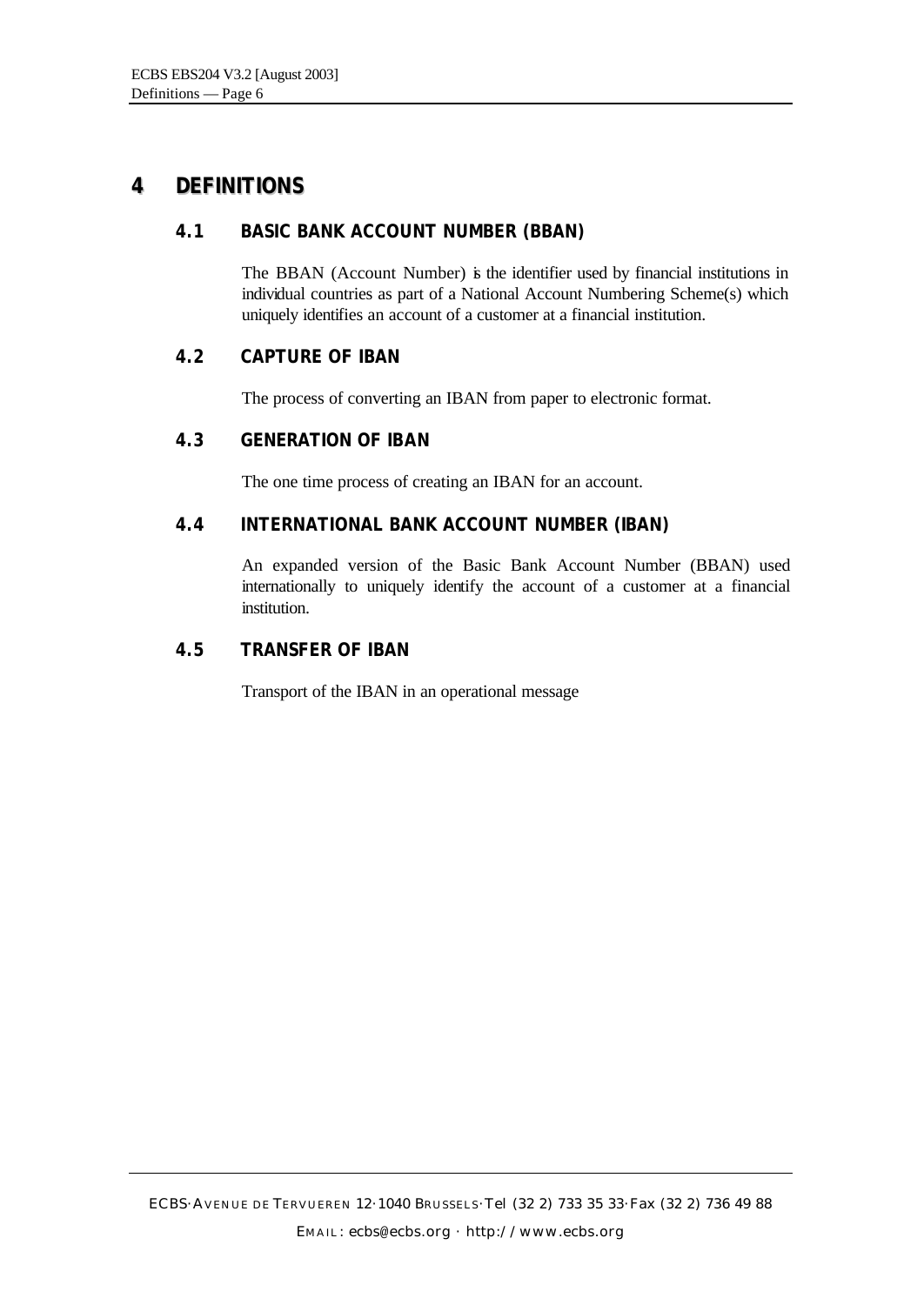### **5 THE IBAN FORMAT**

#### **5.1 THE ELECTRONIC FORMAT**

5.1.1 Up to 34 contiguous alphanumeric characters containing the following consecutive components:

- country code : 2 letter country code as specified in ISO 3166, of the country in which the bank/branch servicing the IBAN resides;
- check digits : 2 digits calculated as specified in clause 6;
- Basic Bank Account Number (BBAN): up to 30 alphanumeric characters, 0-9, A-Z (only uppercase), no separators.
- 5.1.2 The BBAN has a fixed length per country.

5.1.3 The BBAN includes an explicit identification code of the bank/branch servicing the account at fixed positions within the BBAN, specified per country.

#### **5.2 THE PAPER FORMAT**

The paper representation of the IBAN is the same as the electronic format except that the IBAN shall be split up in groups of 4 characters separated by a space. The last group shall be variable in length, up to 4 characters.

#### **5.3 EXAMPLES OF IBANS**

| ВE<br>Country          |                     | FR                                |  |  |  |  |
|------------------------|---------------------|-----------------------------------|--|--|--|--|
| Account number         | 510-0075470-61      | 20041 01005 0500013M026 06        |  |  |  |  |
| <b>Electronic IBAN</b> | BE62510007547061    | FR1420041010050500013M02606       |  |  |  |  |
| <b>Paper IBAN</b>      | BF62 5100 0754 7061 | FR14 2004 1010 0505 0001 3M02 606 |  |  |  |  |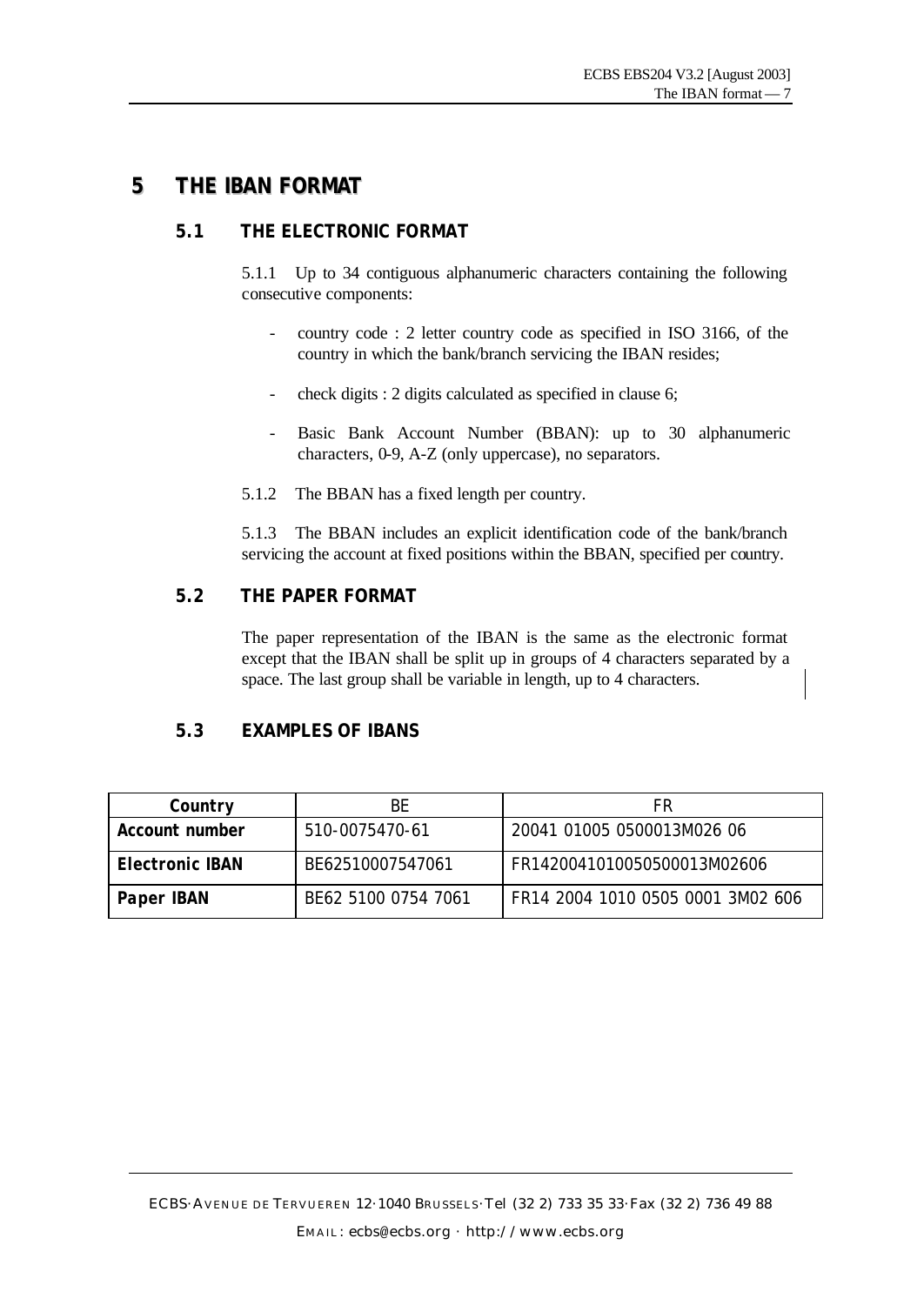# **6 CALCULATION AND VALIDATION OF THE CHECK DIGITS**

#### **6.1 METHOD OF VALIDATING THE CHECK DIGITS**

#### Preliminary step

If the IBAN is in paper format, convert to basic format by deleting all non-alphanumeric characters.

BE62 5100 0754 7061 becomes BE62510007547061

#### Step 1

Move the first four characters of the IBAN to the right of the number.

Result = 510007547061BE62

#### Step 2

Convert the letters into numerics in accordance with the conversion table under 6.3.

Result =  $510007547061111462$ 

#### Step 3

Apply MOD 97-10 (see ISO 7064). For the check digits to be correct, the remainder after calculating the modulus 97 must be 1.

The remainder of the division of  $510007547061111462$  by  $97 = 1$ 

#### **6.2 METHOD OF CALCULATING THE CHECK DIGITS**

#### Preliminary step

Create an artificial IBAN composed of the country code (ISO 3166) followed by "00" and the BBAN (without non-alphanumeric characters).

A Belgian BBAN 510-0075470-61 becomes BE00510007547061

#### Step 1

Move the first four characters of the IBAN to the right of the number.

Result = 510007547061BE00

#### Step 2

Convert the letters into numerics in accordance with the conversion table

ECBS·AVENUE DE TERVUEREN 12·1040 BRUSSELS ·Tel (32 2) 733 35 33·Fax (32 2) 736 49 88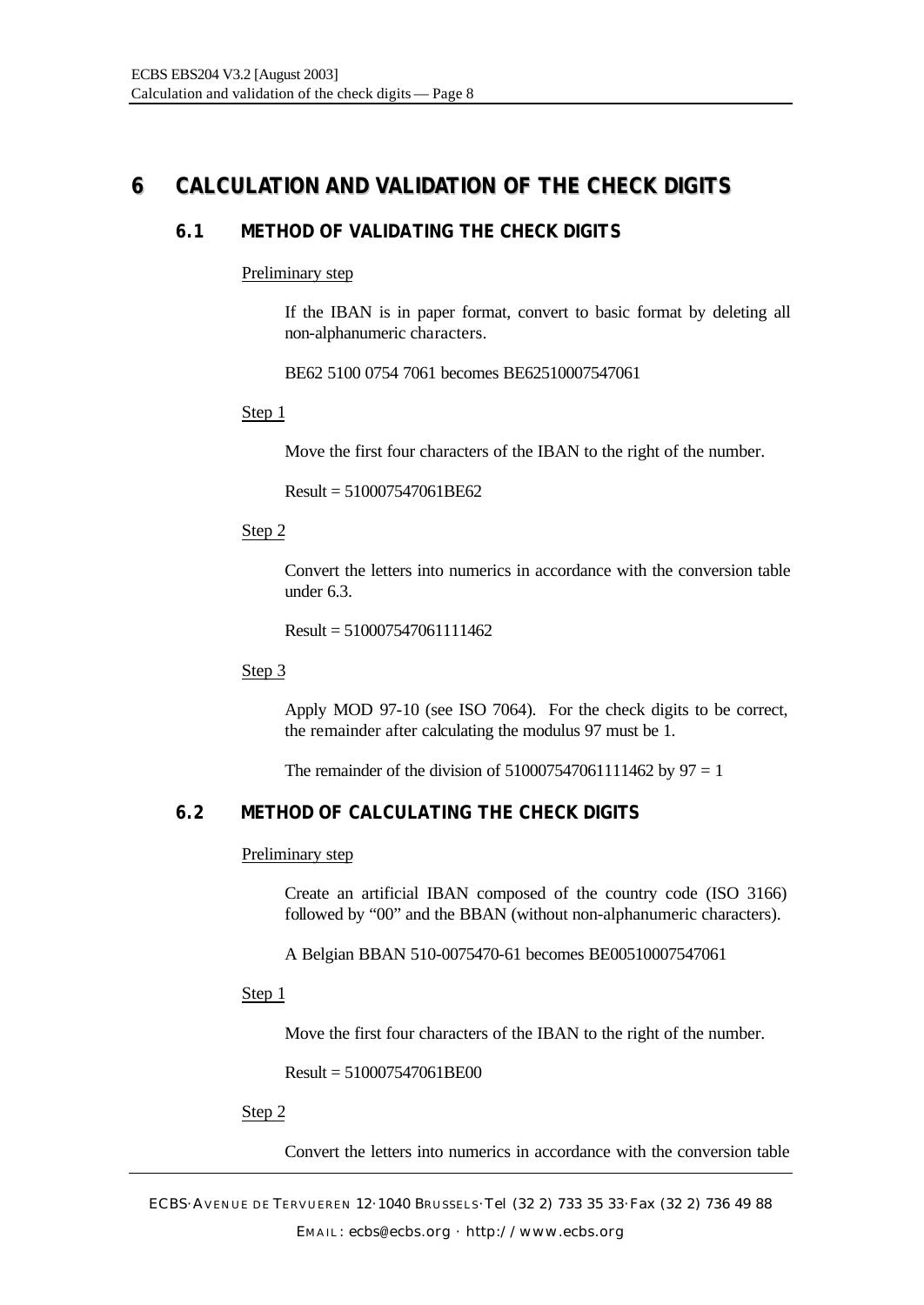under 6.3.

 $Result = 510007547061111400$ 

Step 3

Apply MOD 97-10 (see ISO 7064).

Calculate the modulo 97 and subtract the remainder from 98. If the result is one digit, then insert a leading zero.

98 - 36 = 62 so IBAN = BE62510007547061

|   |          |   |                 | A = 10   G = 16   M = 22   S = 28   Y |          | $= 34$    |
|---|----------|---|-----------------|---------------------------------------|----------|-----------|
|   | $B = 11$ |   |                 | $H = 17$   N = 23   T = 29            |          | $ Z = 35$ |
|   | $C = 12$ |   | $1 = 18$ 0 = 24 |                                       | $U = 30$ |           |
|   | $D = 13$ |   | $J = 19$        | $P = 25$                              | $V = 31$ |           |
|   | $E = 14$ | K | $= 20$          | $Q = 26$                              | $W = 32$ |           |
| F | $= 15$   |   | $L = 21$        | $R = 27$                              | $X = 33$ |           |

#### **6.3 ALPHA TO NUMERIC CONVERSION TABLE**

#### **Note: Implementation note for modulo 97 calculations**

For reasons of precision, the use of integers instead of floating point numbers is recommended. If the number is too long for the software implementation of integers (a (signed) integer of 32 bits or 64 bits represents a maximum of 9 or 18 digits), then the calculation can be split up into consecutive remainder calculations on integers with a maximum length of 9 or 18 digits.

The remainder of the division of  $510007547061111462$  by  $97 = 1$ 

- Calculate the modulo 97 of the first 9 (or 18) digits of the number.
- modulo 97 of  $510007547 = 74$
- Construct the next integer of 9 (or 18) digits from the remainder, followed by the next 7/8 (or 16/17) digits of the number. Calculate the modulo 97.
- modulo 97 of  $740611114 = 12$
- Repeat step 2 until all the digits of the number have been processed.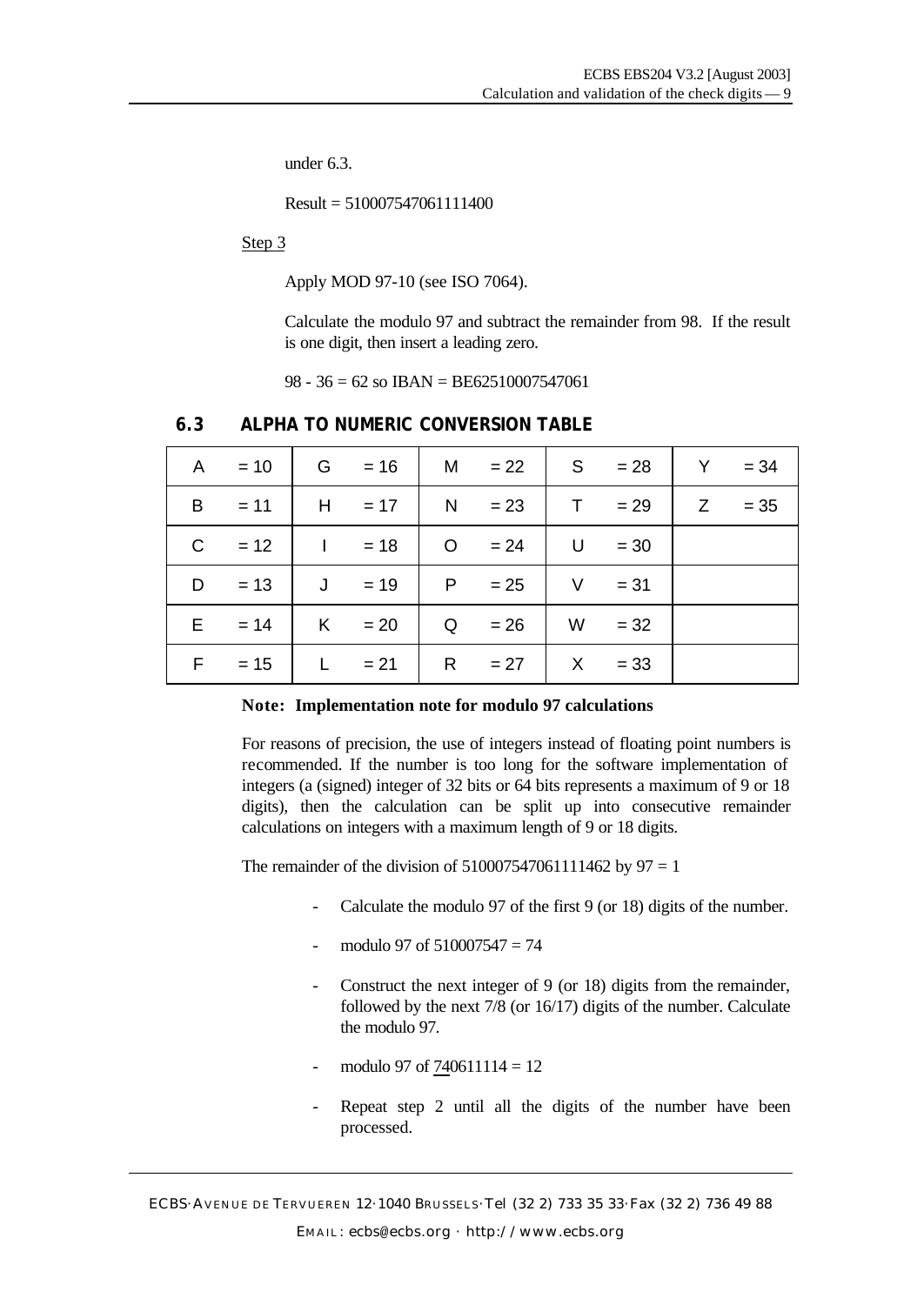- modulo 97 of  $1262 = 1$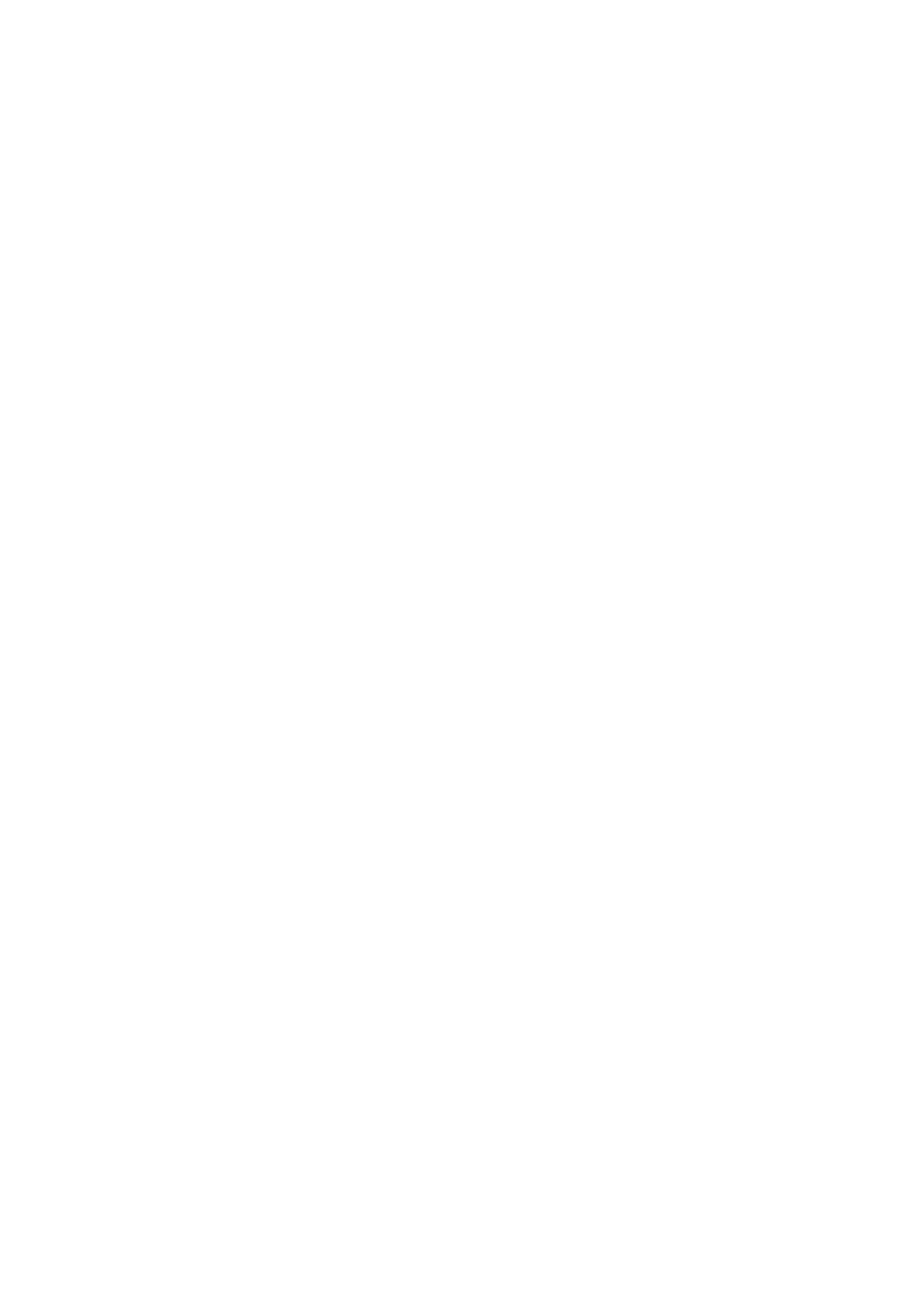# **7 OPERATIONAL RULES & GUIDELINES**

7.1 Generation of the IBAN shall be the exclusive responsibility of the bank/branch servicing the account.

7.2 Every capturing system shall validate the IBAN i.e. when transferring the IBAN from paper to electronic form.

7.3 The IBAN shall always be transferred completely to the next party in the processing chain, at least until the entry-point in the country of the beneficiary.